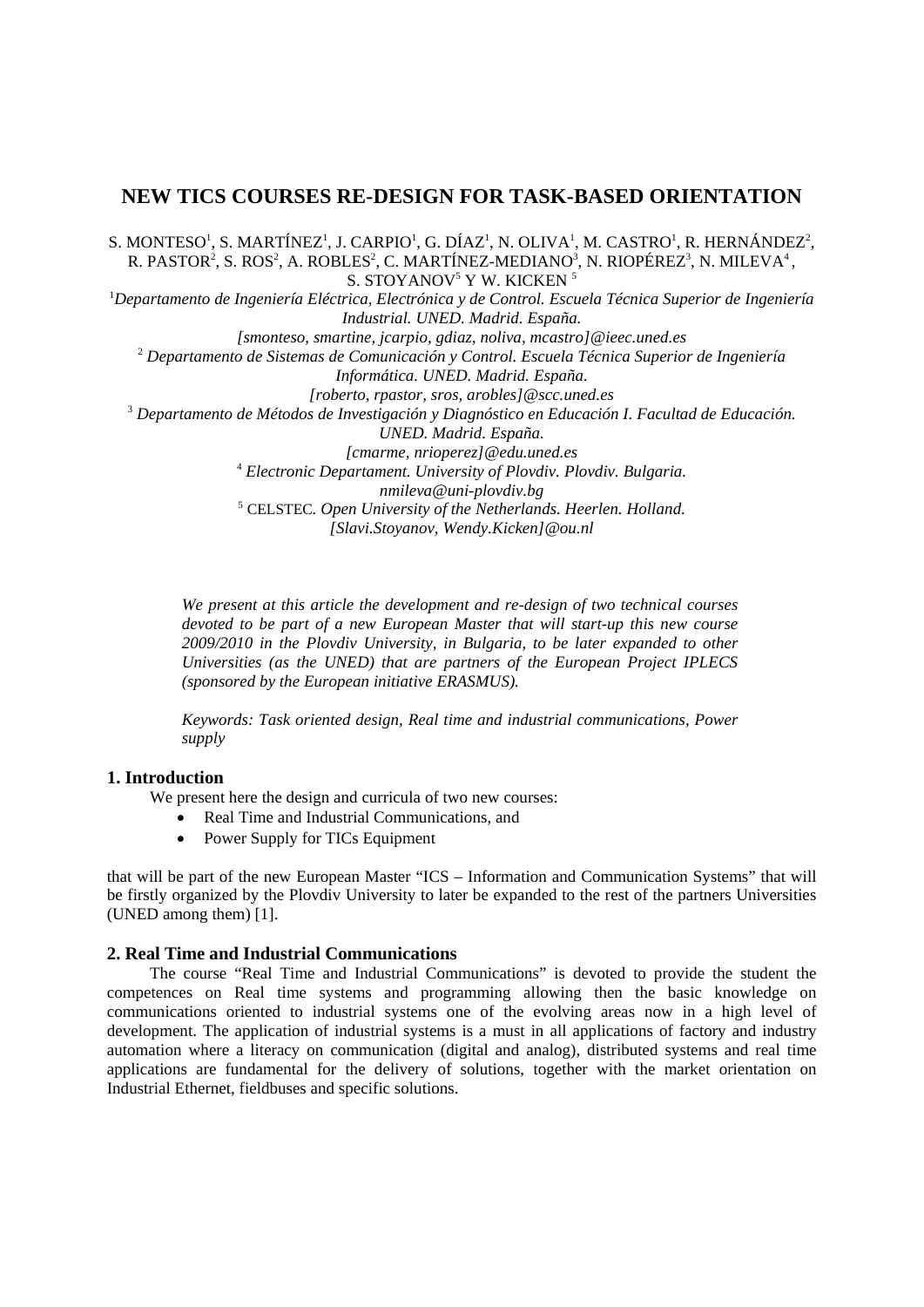In this course the student must show competencies regarding the capabilities of:

- Fundamentals on Real Time Systems.
- Programming on Real Time Systems.
- Real time Java as an open programming system.
- Ethernet based communications, IP and standards.
- Field buses and distribution processes.
- Basic approach to Profibus, Worldfip, CAN and Industrial Ethernet.
- Security and quality of service.
- Application areas of Industrial communications.

The student must be able to show evidence of competencies for the performance criteria (PC) showing at Table 1. Table 2 shows the development of the course having in mind the tasks developed as well as the tasks objectives.

**Table 1.** Performance Criteria for the course Real Time and Industrial Communications.

| <b>Performance Criterion</b> | <b>Evidence Check: The student can demonstrate</b>                                                                                                                                                                                                                        |  |  |
|------------------------------|---------------------------------------------------------------------------------------------------------------------------------------------------------------------------------------------------------------------------------------------------------------------------|--|--|
|                              |                                                                                                                                                                                                                                                                           |  |  |
| PC1                          | Basic knowledge of real time systems and the main<br>characteristics of the industrial communication systems<br>regarding concepts as network integration, time and<br>event synchronization, message scheduling and static<br>and dynamic priorities scheduling.         |  |  |
| PC <sub>2</sub>              | Practice approach to programming on real time systems<br>managing interruptions, communication inputs/outputs,<br>synchronization and messages. Configuration and<br>profile of personalization.                                                                          |  |  |
| PC <sub>3</sub>              | Practice approach to Java programming implementing<br>real time systems.                                                                                                                                                                                                  |  |  |
| PC <sub>4</sub>              | Fundamentals and basics on communication issues as<br>basic networks configuration and approaches,<br>transmission and codification, protocols and data-link,<br>OSI and TCP/IP standards, media access, LAN, WAN,<br>PAN, IP networks and wireless systems applications. |  |  |
| PC <sub>5</sub>              | Knowledge of field buses, distributed systems, message<br>system, synchronization and configuration of those<br>systems.                                                                                                                                                  |  |  |
| PC <sub>6</sub>              | Knowledge of Profibus, Worldfip, CAN and Industrial<br>Ethernet. Comparisons, applications, differences on<br>applicability and market and industry orientations.                                                                                                         |  |  |
| PC7                          | Recognition and implementation of security and quality<br>parameters and techniques inside industrial<br>communication systems.                                                                                                                                           |  |  |
| PC <sub>8</sub>              | Knowledge on application areas as: home, car, ship,<br>flight and spatial systems; as well as control systems,<br>instrumentation, sensors and actuators, SCADA<br>systems.                                                                                               |  |  |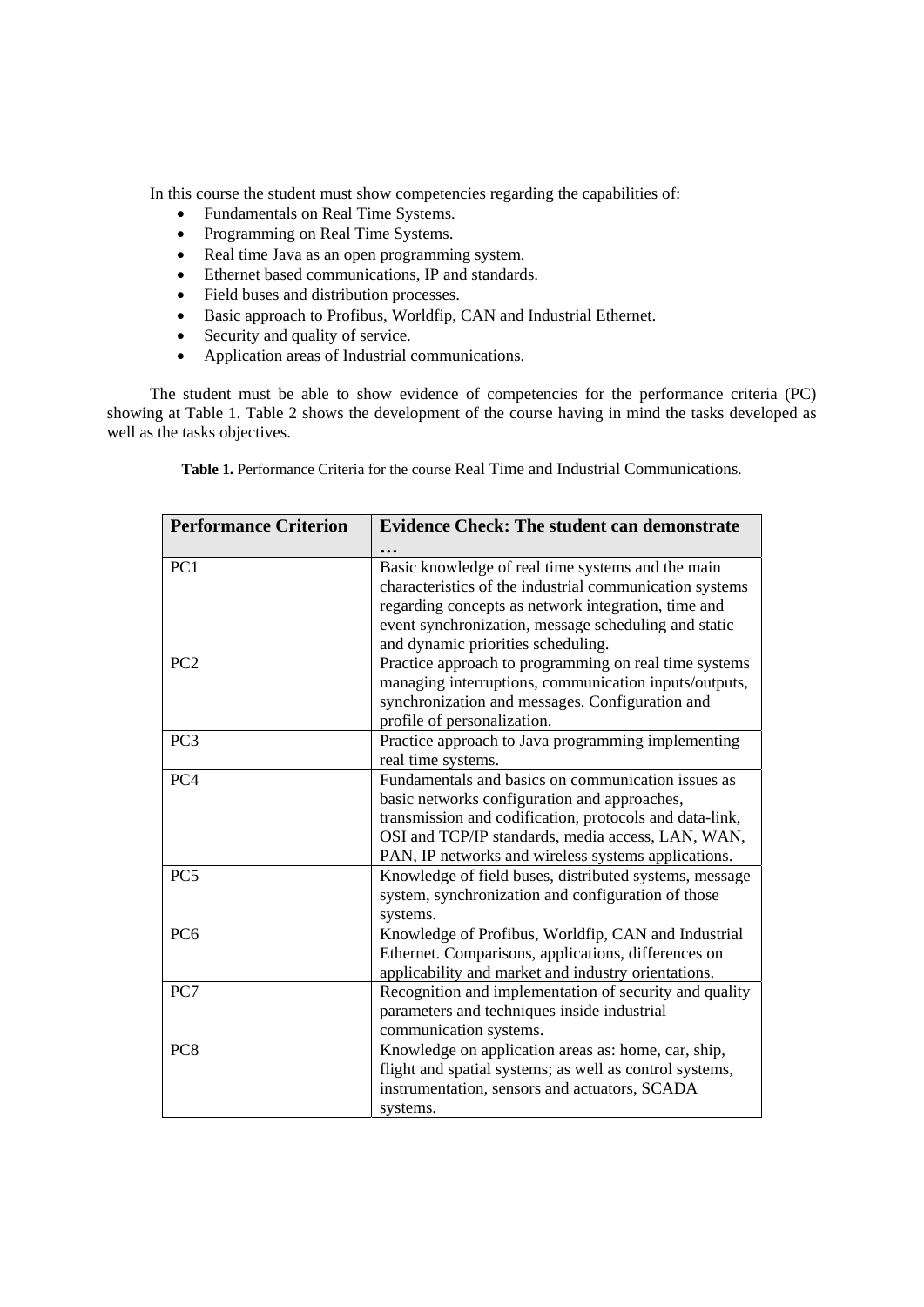| <b>MODULE</b>          | <b>TASK</b>                                                       | <b>TASK OBJECTIVE</b>                                               |
|------------------------|-------------------------------------------------------------------|---------------------------------------------------------------------|
| Fundamentals &         | Task1. Introduce fundamentals on                                  | Basic knowledge of real time                                        |
| Programming on Real    | real time system and mechanisms                                   | systems and the main                                                |
| Time Systems           | where are supported. Having in                                    | characteristics of the industrial                                   |
|                        | mind the programming of real                                      | communication systems regarding                                     |
|                        | time systems and specific relative                                | concepts as network integration,                                    |
|                        | issues. Evaluation: one open                                      | time and event synchronization,                                     |
|                        | question regarding main<br>strategies and real time system        | message scheduling and static and<br>dynamic priorities scheduling. |
|                        | mechanisms and developing the                                     | Practice approach to programming                                    |
|                        | analysis of personalization and                                   | on real time systems managing                                       |
|                        | specific manage of control issues                                 | interruptions, communication                                        |
|                        | and messages                                                      | inputs/outputs, synchronization                                     |
|                        |                                                                   | and messages. Configuration and                                     |
|                        |                                                                   | profile of personalization                                          |
| Real time Java as an   | Task2. Real-time Java extensions.                                 | Practice approach to Java                                           |
| open programming       | Implementation of real time                                       | programming implementing real                                       |
| system                 | systems in Java. Evaluation: 5                                    | time systems                                                        |
|                        | objective questions (4 selections                                 |                                                                     |
|                        | only one correct) regarding                                       |                                                                     |
|                        | programming issues in Java and<br>real time specific questions on |                                                                     |
|                        | extension on real time                                            |                                                                     |
| Ethernet based         | Task3. Introduce fundamentals on                                  | Fundamentals and basics on                                          |
| communications, IP     | Ethernet based communications                                     | communication issues as basic                                       |
| and standards          | including protocols, standards.                                   | networks configuration and                                          |
|                        | Evaluation: 5 objective questions                                 | approaches, transmission and                                        |
|                        | (4 selections only one correct)                                   | codification, protocols and data-                                   |
|                        | regarding protocols and standards                                 | link, OSI and TCP/IP standards,                                     |
|                        |                                                                   | media access, LAN, WAN, PAN,                                        |
|                        | Task4. Development of LAN,                                        | IP networks and wireless systems                                    |
|                        | WAN, PAN and IP networks as                                       | applications                                                        |
|                        | well as wireless systems.                                         |                                                                     |
|                        | Evaluation: one open question<br>developing a summarized work     |                                                                     |
|                        | about IP networks and importance                                  |                                                                     |
|                        | in communications                                                 |                                                                     |
| Field buses and        | Task5. Principles of field buses                                  | Knowledge of field buses,                                           |
| distribution processes | and distributed systems regarding                                 | distributed systems, message                                        |
|                        | main aspects on configuration and                                 | system, synchronization and                                         |
|                        | programming and messaging.                                        | configuration of those systems                                      |
|                        | Evaluation: one open question                                     |                                                                     |
|                        | developing a summarized work of                                   |                                                                     |
|                        | the synchronization and                                           |                                                                     |
|                        | messaging implementation on                                       |                                                                     |
|                        | field buses                                                       |                                                                     |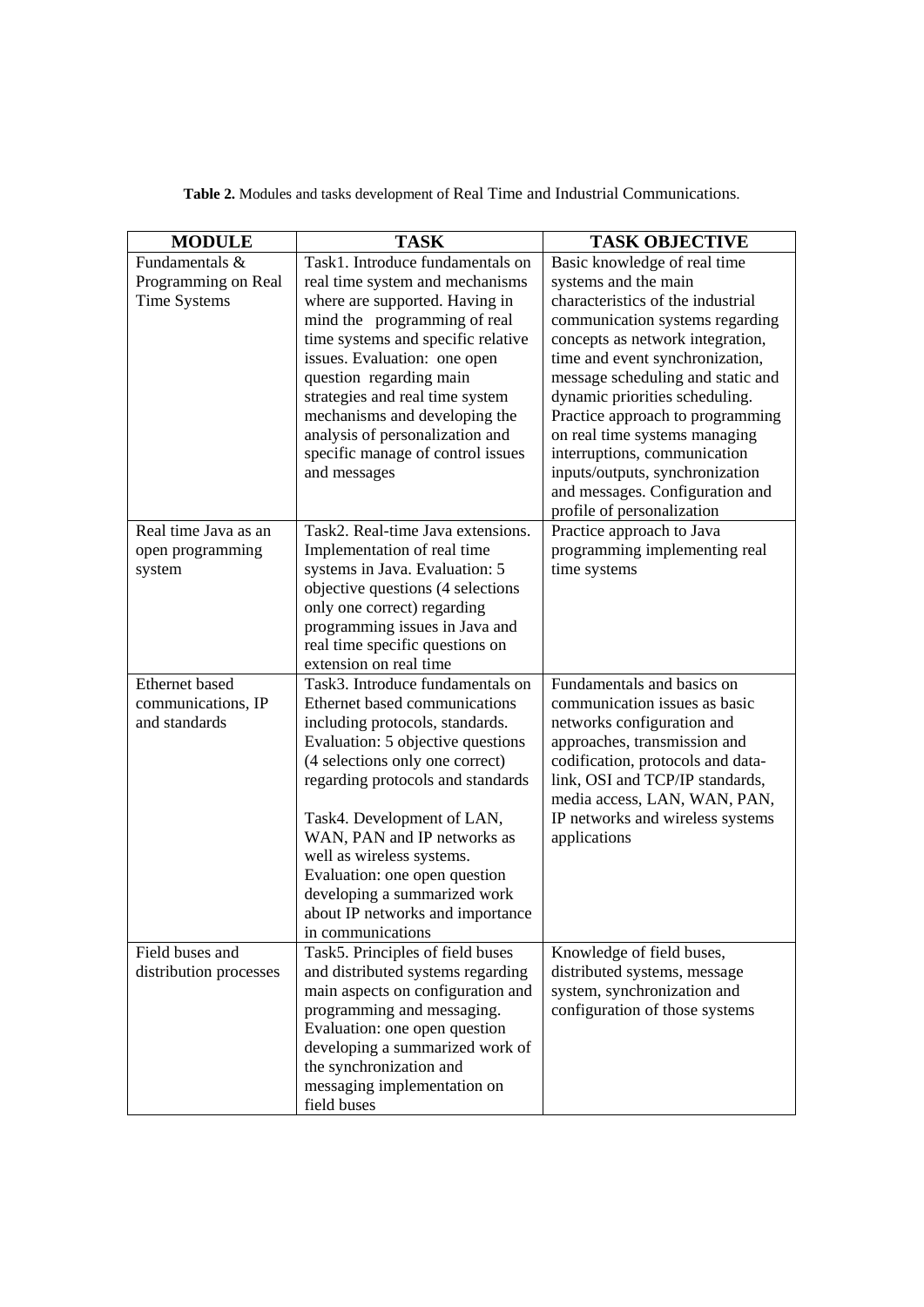| <b>MODULE</b>                      | <b>TASK</b>                                                  | <b>TASK OBJECTIVE</b>                                            |
|------------------------------------|--------------------------------------------------------------|------------------------------------------------------------------|
| Basic approach to                  | Task6. Introduce fundamentals                                | Knowledge of Profibus, Worldfip,                                 |
| Profibus, Worldfip,                | on Profibus, Worldfip, CAN                                   | CAN and Industrial Ethernet.                                     |
| CAN and Industrial                 | and Industrial Ethernet with                                 | Comparisons, applications,                                       |
| Ethernet                           | their basic characteristics and                              | differences on applicability and                                 |
|                                    | functionalities. Develop                                     | market and industry orientations                                 |
|                                    | comparisons, applications,                                   |                                                                  |
|                                    | differences on applicability and                             |                                                                  |
|                                    | market and industry                                          |                                                                  |
|                                    | orientations of the specified                                |                                                                  |
|                                    | field buses. Evaluation: one                                 |                                                                  |
|                                    | open question regarding                                      |                                                                  |
|                                    | functions and properties of the<br>specified field buses and |                                                                  |
|                                    | developing a resume about an                                 |                                                                  |
|                                    | specific application of the                                  |                                                                  |
|                                    | specified field buses in an                                  |                                                                  |
|                                    | specified industrial                                         |                                                                  |
|                                    | environment                                                  |                                                                  |
| Security and quality of            | Task7. Development of                                        | Recognition and implementation of                                |
| service                            | principles of security and                                   | security and quality parameters and                              |
|                                    | quality parameters in industrial                             | techniques inside industrial                                     |
|                                    | communication systems.                                       | communication systems                                            |
|                                    | Evaluation: 5 objective                                      |                                                                  |
|                                    | questions (4 selections only one                             |                                                                  |
|                                    | correct) regarding aspects of the                            |                                                                  |
|                                    | security issues and of the                                   |                                                                  |
|                                    | quality performing                                           |                                                                  |
|                                    |                                                              |                                                                  |
| Application areas of<br>Industrial | Task8. Introduce other                                       | Knowledge on application areas as:                               |
| communications                     | application areas of industrial<br>communication systems and | home, car, ship, flight and spatial                              |
|                                    | other control system                                         | systems; as well as control<br>systems, instrumentation, sensors |
|                                    | applications. Evaluation: one                                | and actuators, SCADA systems                                     |
|                                    | open final question of new                                   |                                                                  |
|                                    | applications of industrial                                   |                                                                  |
|                                    | communications                                               |                                                                  |
|                                    |                                                              |                                                                  |

**Table 2.** Modules and tasks development of Real Time and Industrial Communications (cont.).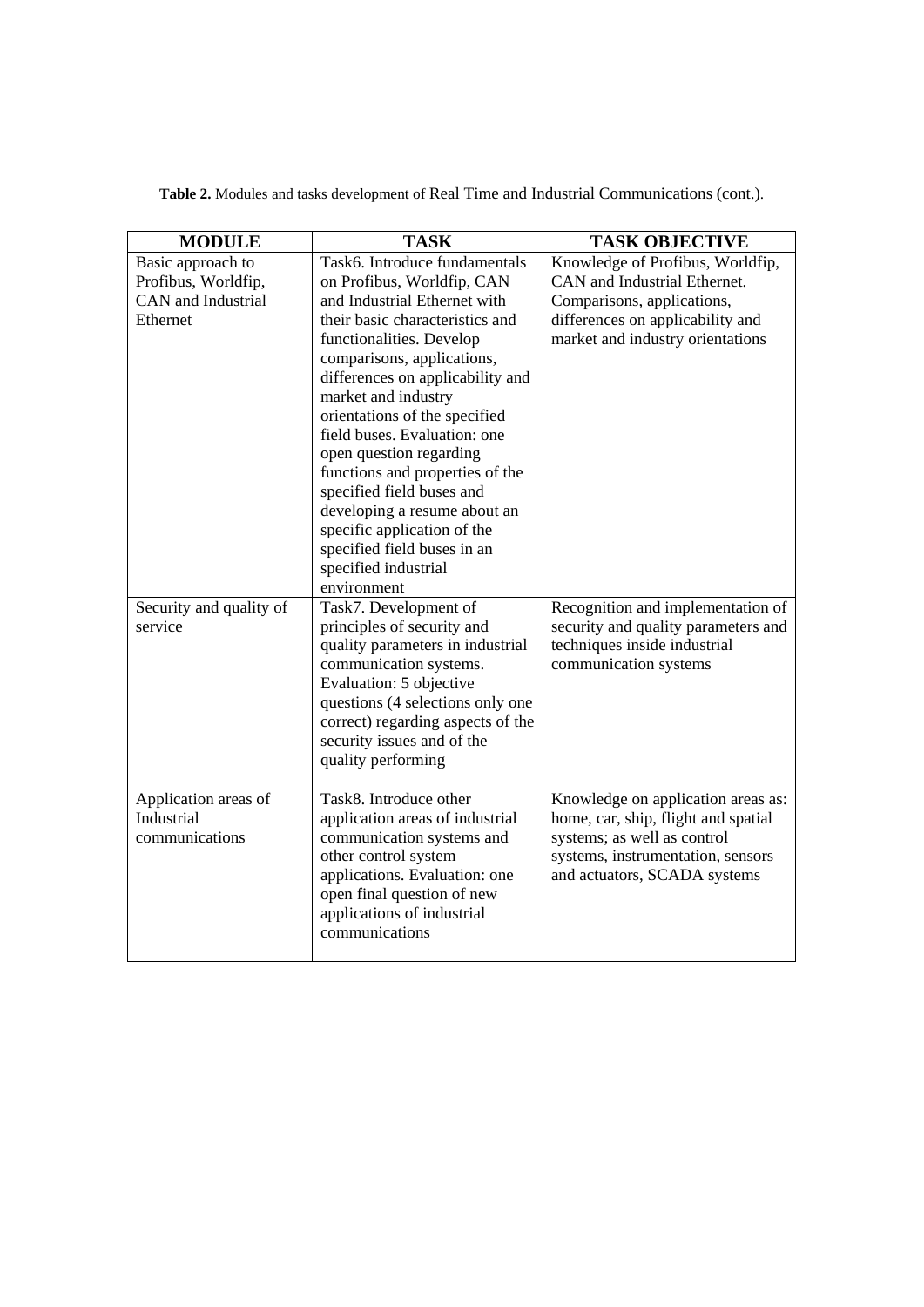# **3. Power Supply for TICs Equipment**

The course of Power Supply for TICs Equipment aims to provide the students a specific view of the needs that will manage in the future to cover the power supply requirements that will need any information and communication center to have a good functioning behavior. This course prepare the competences and knowledge for basic electrical issues together with the power supply specifications which will be used as inputs for the design of the power supply system that the student will analyze and model from the basic electronic equipments.

In this course the student must show competencies regarding the capabilities of:

- Power electronics based equipments for Information and Communications Systems.
- Basics on reliability and systems management.
- Electrical grid characteristics and critical load management.
- Voltage and line conditioners and Uninterruptible Power Systems.
- Environmental issues of Power Supply equipments.
- Safety issues of Power Supply equipments.
- Fundamentals of low power voltage and electrical installations.

The student must be able to show evidence of competencies for the performance criteria (PC) showing at table 3. Table 4 shows the development of the course having in mind the tasks developed as well as the tasks objectives.

| <b>Performance Criterion</b> | Evidence Check: The<br>student<br>can              |  |  |  |
|------------------------------|----------------------------------------------------|--|--|--|
|                              | demonstrate                                        |  |  |  |
| PC1                          | Ability to specify the needs of the ICS regarding  |  |  |  |
|                              | power electronics and the possibilities<br>of      |  |  |  |
|                              | equipments to fill them.                           |  |  |  |
| PC <sub>2</sub>              | Knowledge of reliability and quantitative analysis |  |  |  |
|                              | as well as basics and types of management applied  |  |  |  |
|                              | to power electronics.                              |  |  |  |
| PC <sub>3</sub>              | Use of knowledge applied to critical electrical    |  |  |  |
|                              | loads and the different parameters regarding to    |  |  |  |
|                              | electrical grid performance.                       |  |  |  |
| PC <sub>4</sub>              | Ability to specify the use of different types of   |  |  |  |
|                              | equipments like voltage and line conditioners or   |  |  |  |
|                              | Uninterruptible Power Systems and to select one    |  |  |  |
|                              | specific equipment fulfilling requirements.        |  |  |  |
| PC <sub>5</sub>              | Practical performance on building and room         |  |  |  |
|                              | environment issues as well as in electrical and    |  |  |  |
|                              | electromagnetic interferences.                     |  |  |  |
| PC <sub>6</sub>              | Practical performance on safety handling Power     |  |  |  |
|                              | Supply equipments.                                 |  |  |  |
| PC7                          | Basic knowledge of low power voltage and           |  |  |  |
|                              | electrical installations regarding the problem     |  |  |  |
|                              | solving issues on direct and alternate (single and |  |  |  |
|                              | three phases) current.                             |  |  |  |

| Table 3. Performance Criteria for the course Power Supply for TICs Equipment |  |  |  |  |
|------------------------------------------------------------------------------|--|--|--|--|
|                                                                              |  |  |  |  |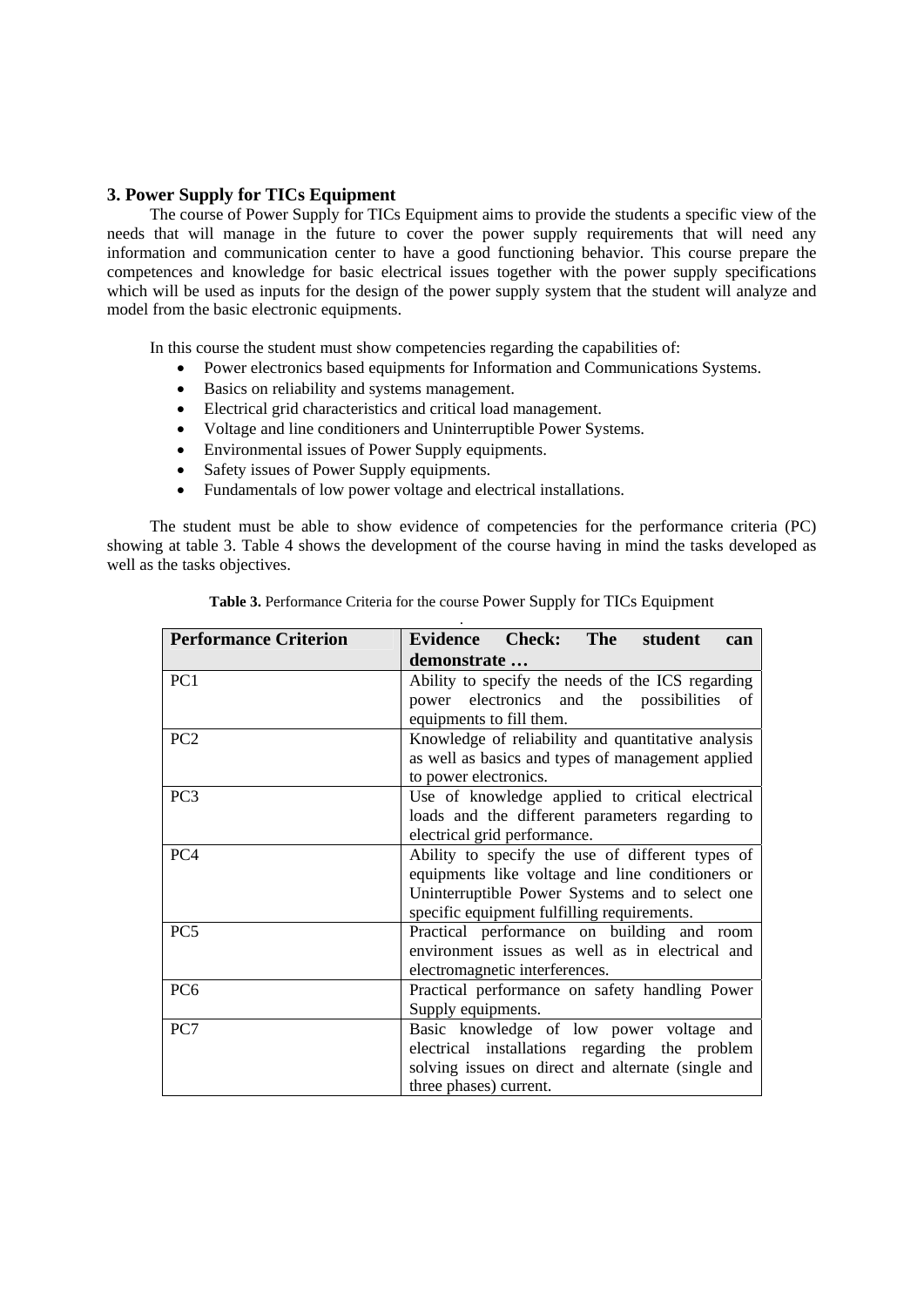| <b>MODULE</b>             | <b>TASK</b>                                                  | <b>TASK OBJECTIVE</b>                |
|---------------------------|--------------------------------------------------------------|--------------------------------------|
| Fundamentals of low       | Task1. Introduce fundamentals                                | Basic knowledge of low power         |
| power voltage and         | on electrical based systems and                              | voltage and electrical installations |
| electrical installations  | electrical installations in low                              | regarding the problem solving        |
|                           | power voltage. Evaluation: 5                                 | issues on direct and alternate       |
|                           | objective questions (4                                       | (single and three phases) current    |
|                           | selections only one correct)                                 |                                      |
|                           | regarding direct and alternate                               |                                      |
|                           | (single and three phases)                                    |                                      |
|                           | current and low power voltage                                |                                      |
|                           | and electrical installations                                 |                                      |
| Power electronics based   | Task2. Introduce requirements                                | Ability to specify the needs of the  |
| equipments for            | of the ICS equipments                                        | ICS regarding power electronics      |
| Information and           | regarding power consumption                                  | and the possibilities of equipments  |
| Communications            | and electronics and different                                | to fill them                         |
| Systems                   | equipment to perform them.                                   |                                      |
|                           | Evaluation: one open question                                |                                      |
|                           | developing comparisons on the                                |                                      |
|                           | specifications and fulfilling on                             |                                      |
|                           | power equipments for ICS                                     |                                      |
| Basics on reliability and | Task3. Development of                                        | Knowledge of reliability and         |
| systems management        | concepts on reliability and                                  | quantitative analysis as well as     |
|                           | quantitative analysis applied to                             | basics and types of management       |
|                           | management on power                                          | applied to power electronics         |
|                           | electronics systems. Evaluation:                             |                                      |
|                           | 5 objective questions (4)                                    |                                      |
|                           | selections only one correct)                                 |                                      |
|                           | about concepts on reliability                                |                                      |
|                           | and quantitative analysis                                    |                                      |
| Electrical grid           | Task4. Presentation on critical                              | Use of knowledge applied to          |
| characteristics and       | electrical loads parameters and                              | critical electrical loads and the    |
| critical load management  | needs and electrical grid                                    | different parameters regarding to    |
|                           | performance. Evaluation: 5                                   | electrical grid performance          |
|                           | objective questions (4                                       |                                      |
|                           | selections only one correct)                                 |                                      |
|                           | regarding importance on<br>parameters on critical electrical |                                      |
|                           |                                                              |                                      |
|                           | loads and electrical grid                                    |                                      |
|                           | performance                                                  |                                      |

**Table 4.** Modules and tasks development of Power Supply for TICs Equipment.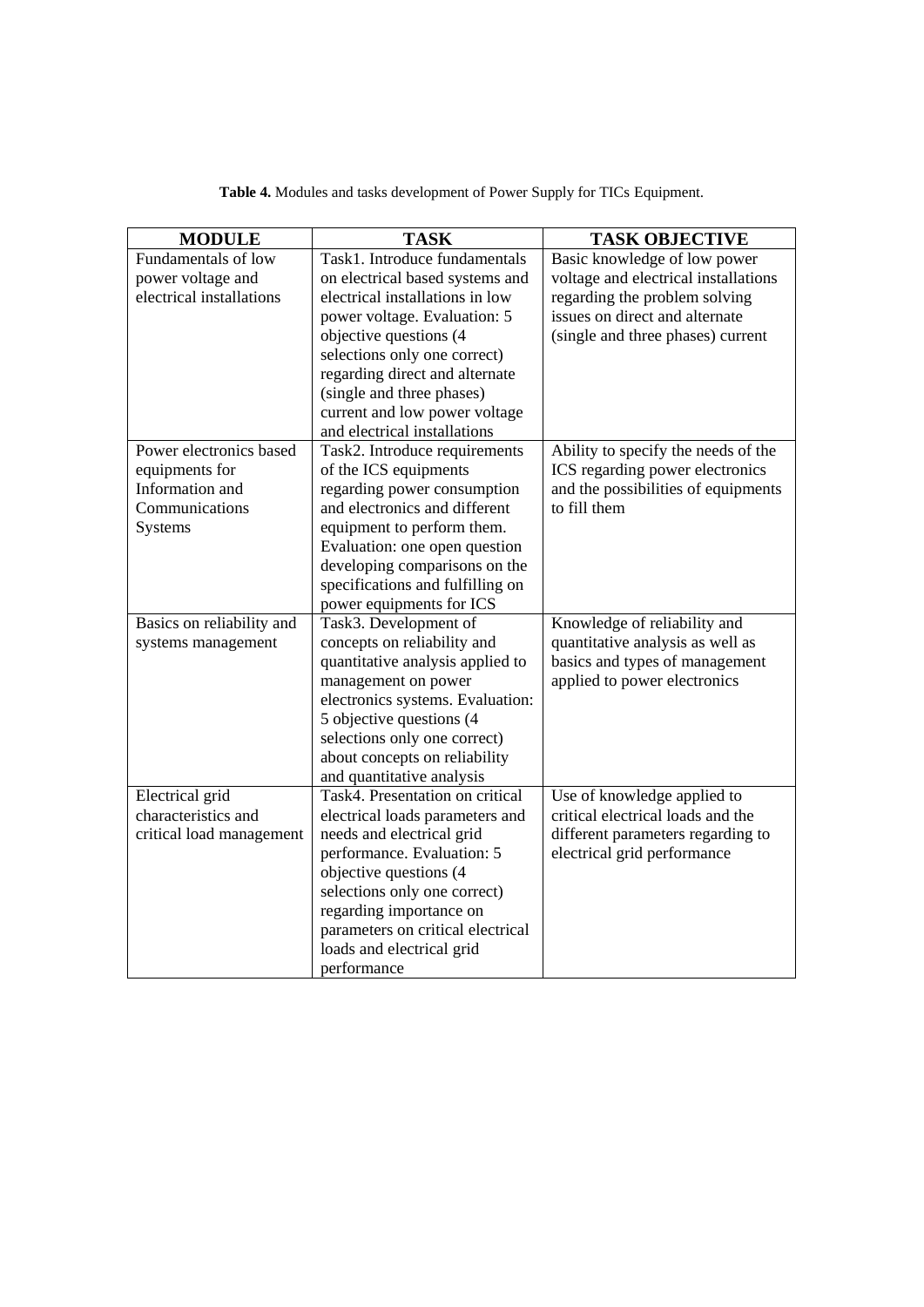| <b>MODULE</b>           | <b>TASK</b>                      | <b>TASK OBJECTIVE</b>              |
|-------------------------|----------------------------------|------------------------------------|
| Voltage and line        | Task5.                           | Ability to specify the use of      |
| conditioners and        | Basic introduction on line       | different types of equipments like |
| Uninterruptible Power   | conditioning, UPSs and storage   | voltage and line conditioners or   |
| <b>Systems</b>          | systems applied to ICS.          | Uninterruptible Power Systems      |
|                         | Parameters selection and         | and to select one specific         |
|                         | delivering on UPS. Evaluation:   | equipment fulfilling requirements  |
|                         | one open question regarding      |                                    |
|                         | power equipments to improve      |                                    |
|                         | line characteristics and         |                                    |
|                         | conditioning on ICS and          |                                    |
|                         | developing a summarized work     |                                    |
|                         | about selection of an UPS for    |                                    |
|                         | an specified ICS                 |                                    |
| Environmental issues of | Task6. Presenting the building   | Practical performance on building  |
| Power Supply            | and room environment issues      | and room environment issues as     |
| equipments              | oriented to practical problems   | well as in electrical and          |
|                         | and solutions. Evaluation: 5     | electromagnetic interferences      |
|                         | objective questions (4           |                                    |
|                         | selections only one correct)     |                                    |
|                         | regarding specifications on the  |                                    |
|                         | building and room environment    |                                    |
|                         | of electrical equipments         |                                    |
|                         |                                  |                                    |
|                         | Task 7. Principles of electrical |                                    |
|                         | and electromagnetic              |                                    |
|                         | interferences regarding          |                                    |
|                         | electrical equipments.           |                                    |
|                         | Evaluation: 5 objective          |                                    |
|                         | questions (4 selections only one |                                    |
|                         | correct) regarding interferences |                                    |
|                         | of electrical equipments         |                                    |
| Safety issues of Power  | Task8. Presentation of practical | Practical performance on safety    |
| Supply equipments       | performance on safety concerns   | handling Power Supply              |
|                         | about handling Power Supply      | equipments                         |
|                         | equipments. Evaluation: one      |                                    |
|                         | open final summary about         |                                    |
|                         | electrical room designing        |                                    |
|                         | having as objective the safety   |                                    |
|                         | concerning issues                |                                    |

**Table 4.** Modules and tasks development of Power Supply for TICs Equipment (cont).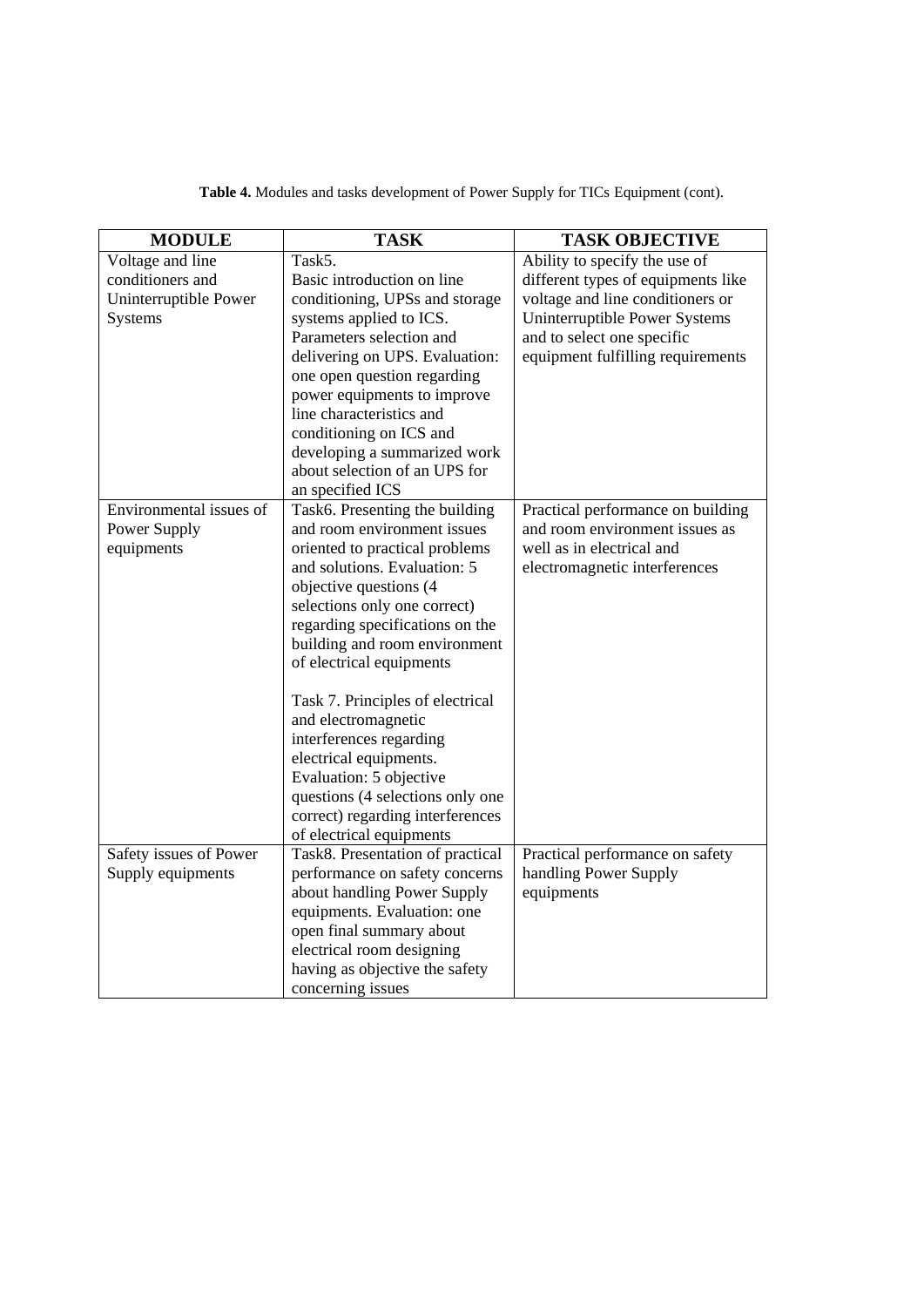#### **4. Design Criteria**

For developing courses materials, UNED teachers have worked on the adaptation of existing materials and media in the traditional UNED methodology, to task-based environments and competences acquisition, in accordance with the EHEA methodology.

There is a common Workflow Model for all courses in European Master "ICS – Information and Communication Systems" which is represented in Figure 1.



**Figure 1.** ICS Curriculum Workflow Model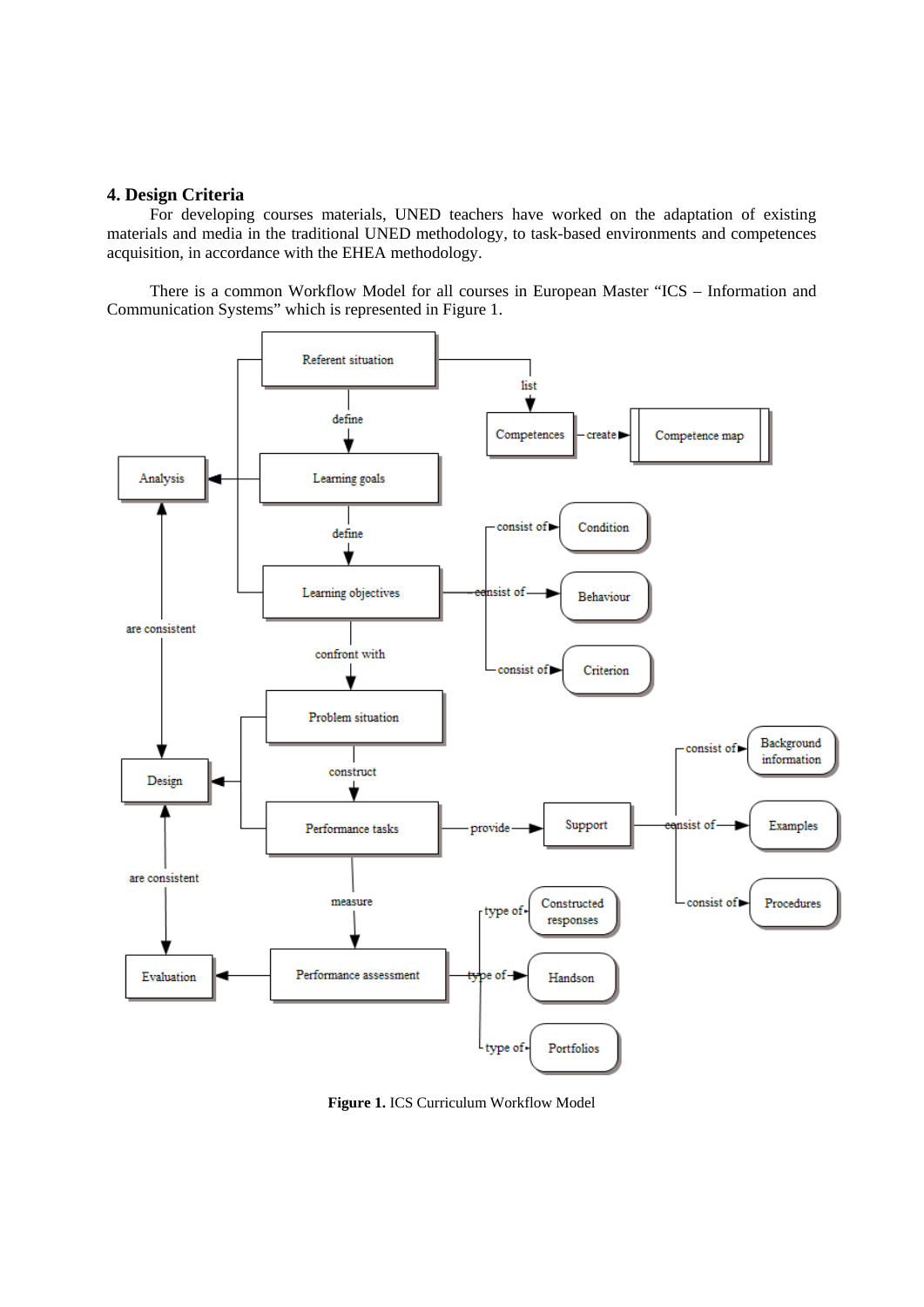There is also a common Instructional Design for Performance-centered E-learning course which defines Modules and Tasks formats.

## **4. 1. Modules Design**

All modules in a course are designed according to the same format. In this way students are always provided with all necessary information and students can find the information always in the same place.

Each module consists of the following elements

- *Introduction to the module* A short introduction explaining the topic, the context, its relation to performance in the later profession. The module objectives are described broadly, explaining for example the level of the course (i.e., introductory, deepening, more focusing), it's relation to other courses, and what the student will be able to do after following the course.
- *Objectives of the module*

A set of learning objectives will be defined, indicating the main goals of the module and what skills, knowledge and attitudes the student will develop during the module.

- *Required prior knowledge for the module* For each module it will be indicated what prior knowledge or skills are required in order to successfully follow the module. A distinction can be made between necessary and recommended prior knowledge.
- *Overview of learning tasks* For each learning task the title, number and a list of learning objectives must be provided.
- *Syllabus* An overview of all obligatory and recommended resources relevant for the learning tasks of the module.
- *Calendar*

An overview of the chronology of assignment deadlines and other important events relevant for the module.

#### **4. 2. Tasks Design**

Each learning task consists of the following elements (Fig.2):

- *Introduction to the task* A short introduction is provided explaining the goal of the tasks, the relation of the task to other tasks in the module etc.
- *Description of the task* The learning tasks is described, explaining the students what is expected of them.
- *Learning objectives of the learning task*

For each task a set of learning objectives and performance standards are defined. The learning objectives provide a description of what the student will learn by performing the learning task.

The learning objectives are described in terms of skills, knowledge, attitude and context.

The description consists of a verb, an object and required equipment, conditions under which the behavior needs to be shown and performance standards that are a description of the quality requirements of the result.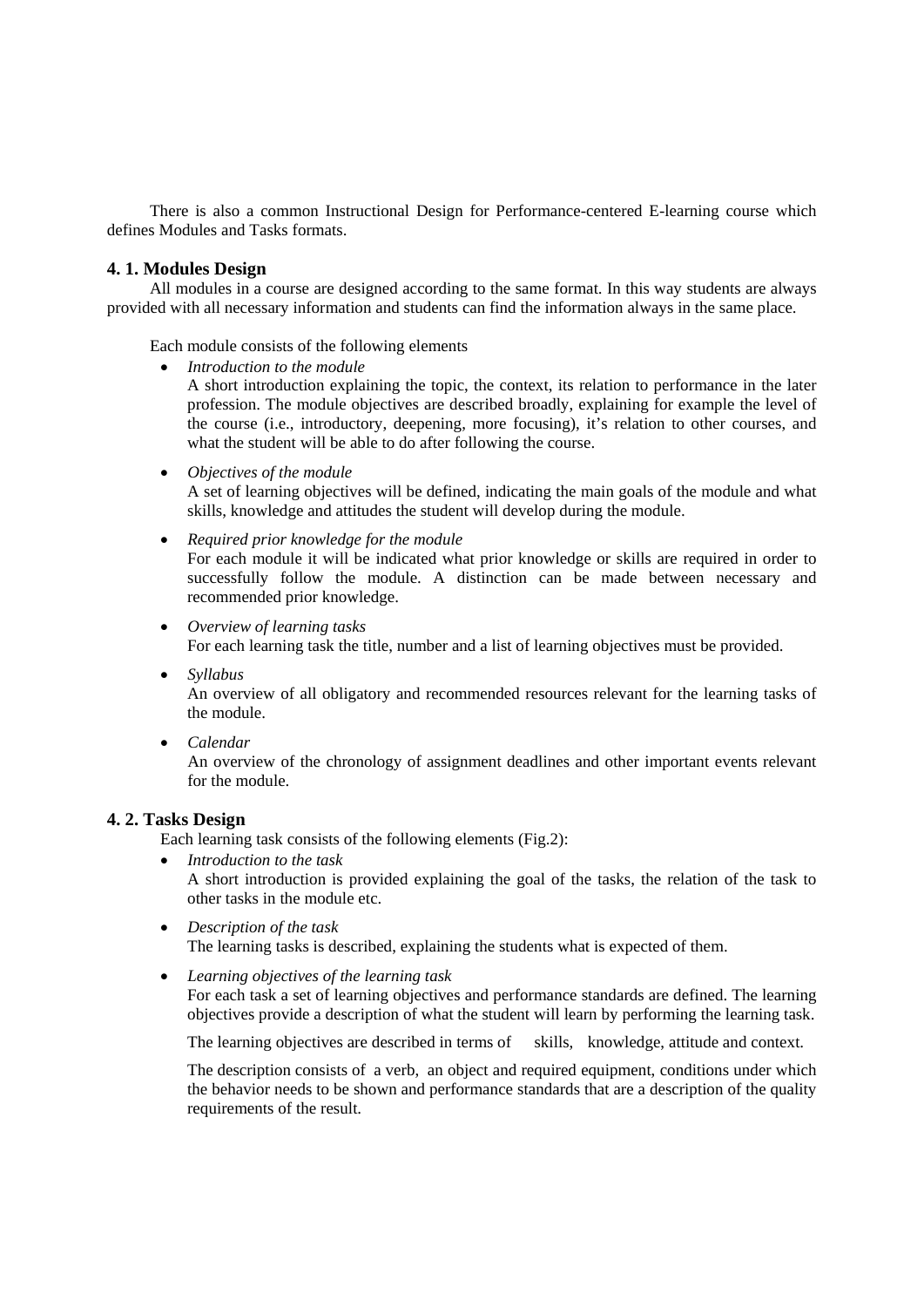*Resources (obligatory and elective)* 

Task relevant resources support students by making immediately available information, which they either have to study or use just in time to perform the task. The reference section allows the student to be better prepared for a given task because it is always available to the student and provides the theory behind the task it supports both on forehand and just in time.

- *Instructions how to perform the task*  Worked-out solutions to problems using key task concepts. Additional materials and examples.
- *Task-specific training*

Theory behind the task; specific for each task Task-specific training reduces preliminary training by helping the user to learn while performing the task. This type of training is learnercontrolled because the learner asks for help when he needs it to perform a task, and the help gives him the specific information that (s)he requests.

*Expert advice about the task* 

If the student encounters a problem he can consult an expert for advice. Expert advices part contains specific advice on performing tasks. The advice is usually provided by an expert system.



**Figure 2.** Schematic overview of learning task structure